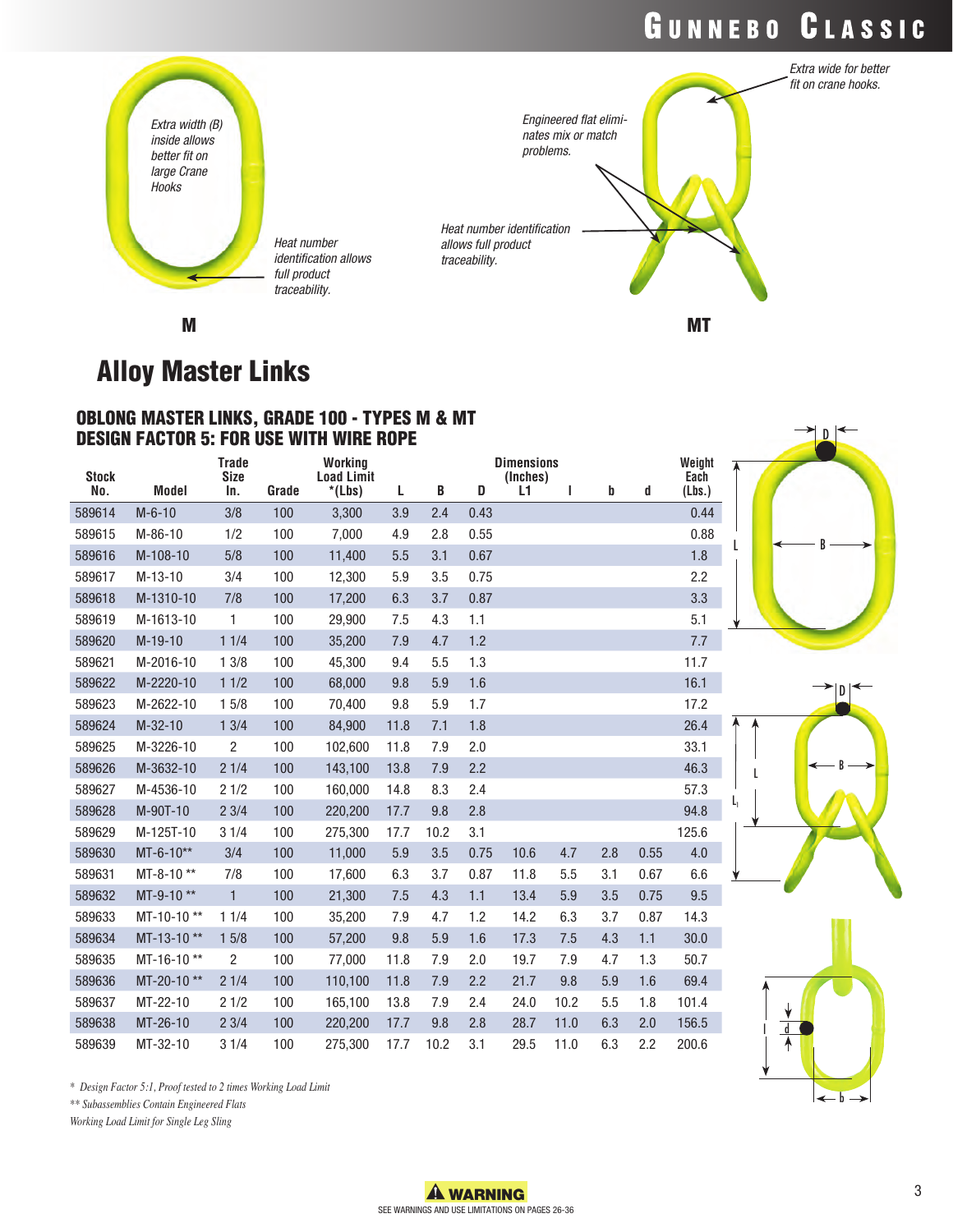|                        | <b>MASTER LINK</b><br><b>TRADE SIZE</b> |    |              | Chain Size 1-LEG 90°     |    | Working              | Chain Size 2-LEG 60°         |                | Working              |
|------------------------|-----------------------------------------|----|--------------|--------------------------|----|----------------------|------------------------------|----------------|----------------------|
| Stock<br><b>Number</b> | IN                                      | MМ | <b>MODEL</b> | IN                       | MМ | Load<br>Limit (Lbs)* | IN                           | MМ             | Load<br>Limit (Lbs)* |
| 589614                 | 3/8                                     | 11 | $M - 6 - 10$ | 7/32"                    | 6  | 2,100                | $\qquad \qquad \blacksquare$ |                |                      |
| 589615                 | 1/2                                     | 14 | $M-86-10$    | 9/32"                    | 7  | 3,500                |                              |                |                      |
| 589615                 | 1/2                                     | 14 | $M-86-10$    | 5/16"                    | 8  | 4,500                | 7/32"                        | $6\phantom{1}$ | 3,600                |
| 589616                 | 5/8                                     | 17 | M-108-10     | 3/8"                     | 10 | 7,100                | 9/32"                        | 7              | 6,100                |
| 589616                 | 5/8                                     | 17 | $M-108-10$   | $\overline{\phantom{a}}$ |    | -                    | 5/16"                        | 8              | 7.800                |
| 589617                 | 3/4                                     | 19 | $M-13-10$    | $1/2$ "                  | 13 | 12,000               | 3/8"                         | 10             | 12,300               |
| 589619                 |                                         | 28 | M-1613-10    | 5/8"                     | 16 | 18,100               | $1/2$ "                      | 13             | 20,800               |
| 589620                 | 11/4                                    | 30 | $M-19-10$    | 3/4"                     | 20 | 28,300               | 5/8"                         | 16             | 31,300               |
| 589622                 | 11/2                                    | 40 | M-2220-10    | 7/8"                     | 22 | 34,200               | 3/4"                         | 20             | 49,000               |
| 589623                 | 15/8                                    | 42 | M-2622-10    | 1 <sup>11</sup>          | 26 | 47,700               | 7/8"                         | 22             | 59,200               |
| 589625                 | $\overline{2}$                          | 50 | M-3226-10    | 11/4"                    | 32 | 72,300               | 1"                           | 26             | 82,600               |
| 589626                 | 21/4                                    | 55 | M-3632-10    |                          |    |                      | 11/4"                        | 32             | 125,200              |

### TYPE M MASTER LINK SELECTION TABLE FOR GRADE 80 ALLOY CHAIN SLINGS WITH 1 OR 2 LEGS

*\* Design factor 4:1*

### TYPE M MASTER LINK SELECTION TABLE FOR GRADE 100 ALLOY CHAIN SLINGS WITH 1 OR 2 LEGS

|                               | <b>MASTER LINK</b><br><b>TRADE SIZE</b> |    |              | Chain Size 1-LEG 90°     |    | Working              | Chain Size 2-LEG 60° |    | Working              |
|-------------------------------|-----------------------------------------|----|--------------|--------------------------|----|----------------------|----------------------|----|----------------------|
| <b>Stock</b><br><b>Number</b> | IN                                      | MМ | <b>MODEL</b> | IN                       | МM | Load<br>Limit (Lbs)* | IN                   | MМ | Load<br>Limit (Lbs)* |
| 589614                        | 3/8                                     | 11 | $M - 6 - 10$ | 7/32"                    | 6  | 2,700                |                      |    |                      |
| 589615                        | 1/2                                     | 14 | $M-86-10$    | 9/32"                    | 7  | 4,300                |                      |    | ۰                    |
| 589615                        | 1/2                                     | 14 | $M-86-10$    | 5/16"                    | 8  | 5,700                | 7/32"                | 6  | 4,700                |
| 589616                        | 5/8                                     | 17 | M-108-10     | 3/8"                     | 10 | 8,800                | 9/32"                |    | 7,400                |
| 589616                        | 5/8                                     | 17 | $M-108-10$   |                          | -  |                      | 5/16"                | 8  | 9,900                |
| 589617                        | 3/4                                     | 19 | $M-13-10$    | $1/2$ "                  | 13 | 15,000               |                      | ۰  | ٠                    |
| 589618                        | 7/8                                     | 22 | M-1310-10    | $\overline{\phantom{a}}$ | -  |                      | 3/8"                 | 10 | 15,200               |
| 589619                        |                                         | 28 | M-1613-10    | 5/8"                     | 16 | 22,600               | $1/2$ "              | 13 | 26,000               |
| 589620                        | 11/4                                    | 30 | $M-19-10$    | 3/4"                     | 20 | 35,300               | ٠                    | ٠  | -                    |
| 589621                        | 13/8                                    | 34 | M-2016-10    | 7/8"                     | 22 | 42,700               | 5/8"                 | 16 | 39,100               |
| 589623                        | 15/8                                    | 42 | M-2622-10    | 1"                       | 26 | 59,700               | 3/4"                 | 20 | 61,000               |
| 589624                        | 13/4                                    | 45 | $M-32-10$    | $\overline{\phantom{a}}$ | -  |                      | 7/8"                 | 22 | 74,000               |
| 589626                        | 21/4                                    | 55 | M-3632-10    | $\overline{\phantom{a}}$ |    |                      | 4H                   | 26 | 103,400              |

*\* Design factor 4:1*



Visit Us Online at: www.WestechRigging.com

### **WESTECH RIGGING SUPPLY** Call Toll Free: 800-442-7475 Monday-Friday, 8:00am-5:30pm Pacific Distributed By

4 **WARNING** SEE WARNINGS AND USE LIMITATIONS ON PAGES 26-36